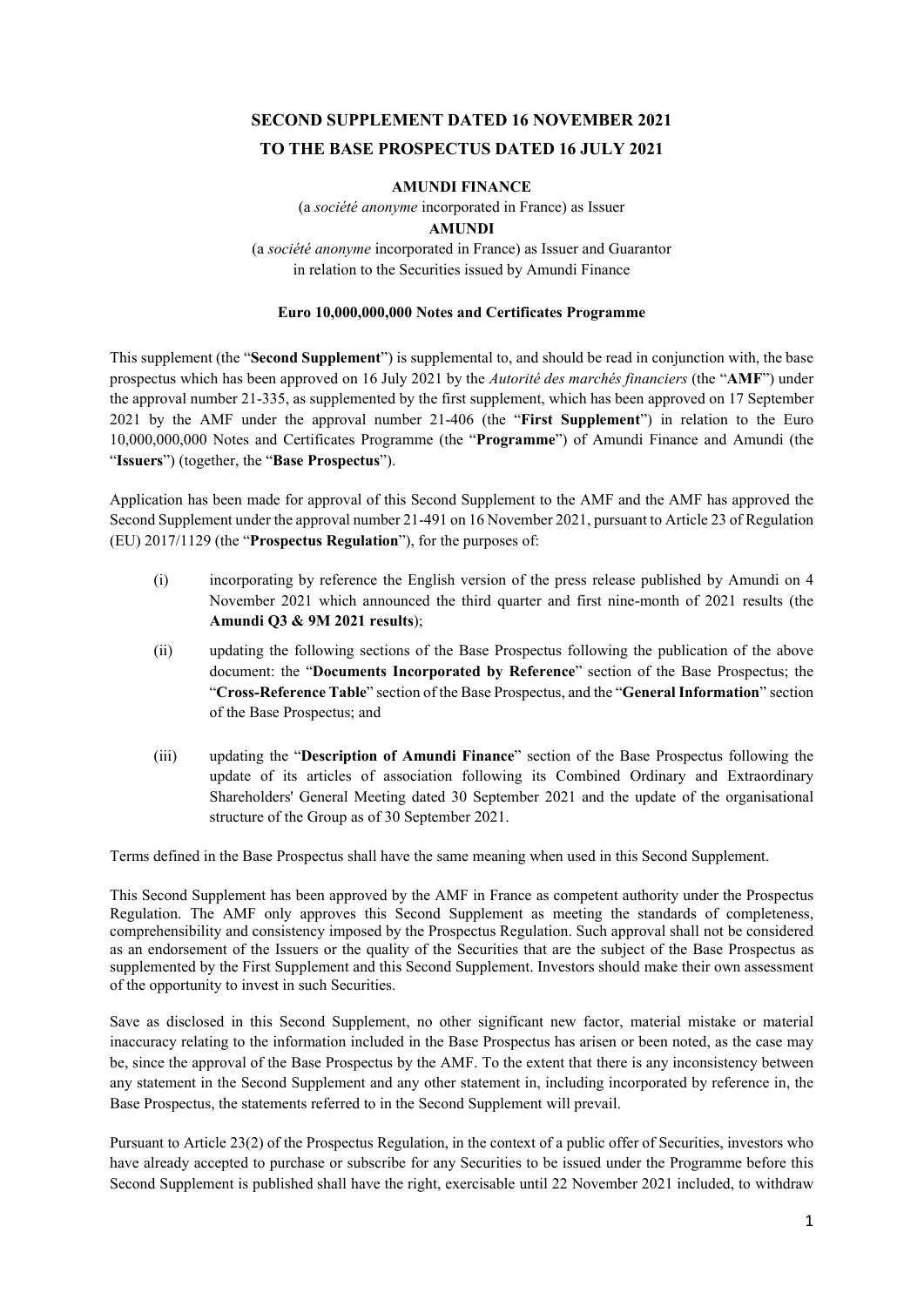their acceptances, provided that the significant new factor, material mistake or material inaccuracy arose or was noted before the closing of the offer period or the delivery of the Securities, whichever occurs first. Investors may contact the authorised offeror(s) should they wish to exercise the right of withdrawal.

The Base Prospectus, the First Supplement and this Second Supplement and any documents incorporated by reference herein and therein will be published on the website of the Issuers (www.amundi-finance.com and www.amundi.com) and on the website of the AMF (www.amf-france.org).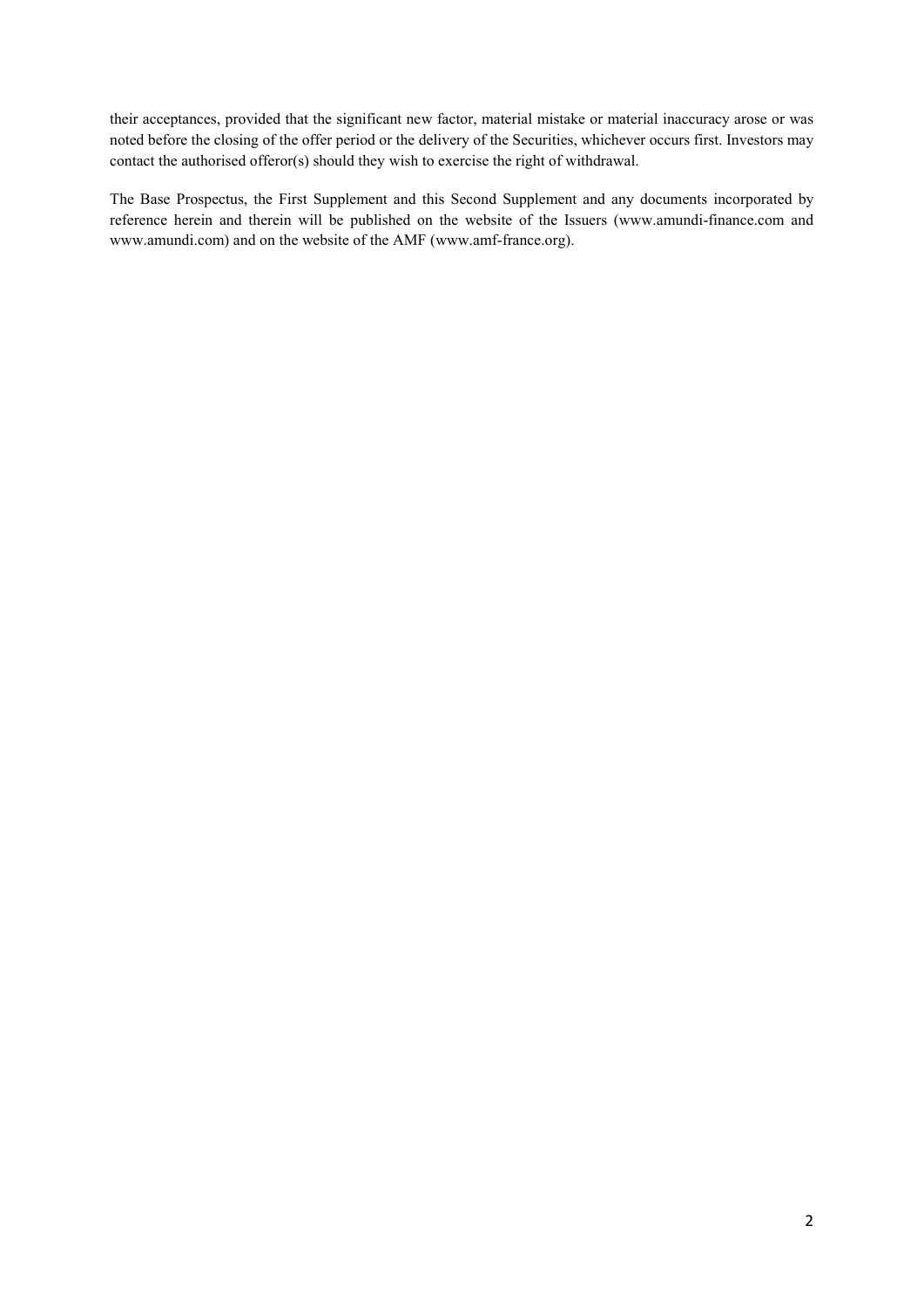# **Table of Contents**

| PERSON RESPONSIBLE FOR THE INFORMATION GIVEN IN THE SECOND SUPPLEMENT  15 |  |
|---------------------------------------------------------------------------|--|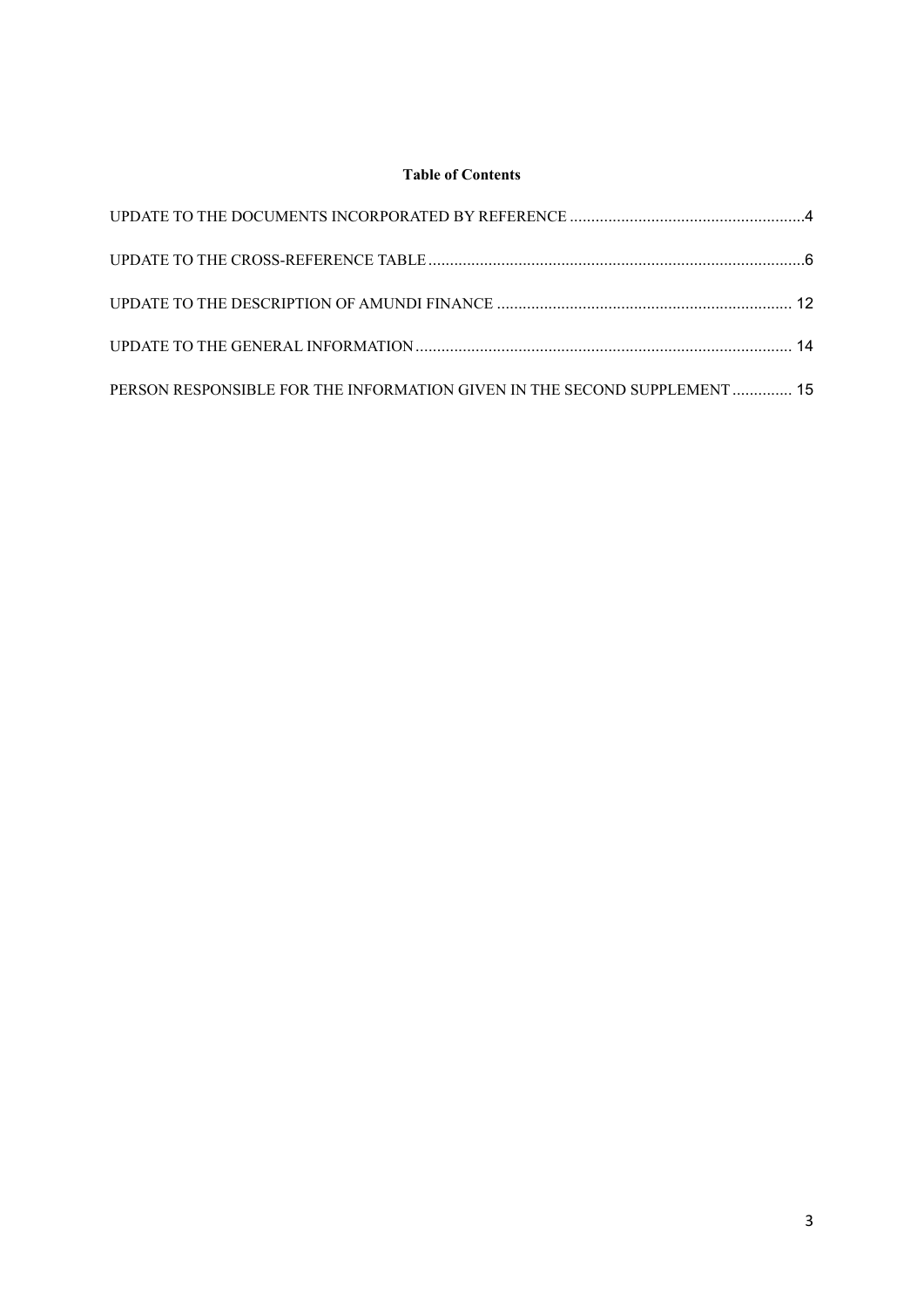### **UPDATE TO THE DOCUMENTS INCORPORATED BY REFERENCE**

<span id="page-3-0"></span>The chapter "*Documents incorporated by reference*" on page 53 of the Base Prospectus is amended as follows:

## **DOCUMENTS INCORPORATED BY REFERENCE**

This Base Prospectus should be read and construed in conjunction with the sections listed below included in the following documents which have been previously published or are published simultaneously with this Base Prospectus and that have been filed with the AMF, and shall be incorporated in, and form part of, this Base Prospectus:

- a. The terms and conditions of the Securities contained in the base prospectus of Amundi Issuance dated 18 May 2015 (as approved by the *Autorité des marchés financiers*) (the **2015 Conditions**) (hyperlink: <https://bit.ly/Issuance-Base-2015>);
- b. The terms and conditions of the Securities contained in the base prospectus of Amundi Issuance, Amundi Finance and Amundi dated 19 July 2016 (as approved by the *Autorité des marchés financiers*) (the **2016 Conditions**) (hyperlink: <https://bit.ly/2016-Base-Pospectus-Amundi>);
- c. The terms and conditions of the Securities contained in the base prospectus of Amundi Issuance, Amundi Finance and Amundi dated 13 July 2017 (as approved by the *Autorité des marchés financiers*) (the **2017 Conditions**) (hyperlink: [https://bit.ly/2017-Base-Prospectus-Amundi\)](https://bit.ly/2017-Base-Prospectus-Amundi);
- d. The terms and conditions of the Securities contained in the base prospectus of Amundi Issuance, Amundi Finance and Amundi dated 11 July 2018 (as approved by the *Autorité des marchés financiers*) (the **2018 Conditions**) (hyperlink [https://bit.ly/2018-Base-Prospectus-Amundi\)](https://bit.ly/2018-Base-Prospectus-Amundi);
- e. The terms and conditions of the Securities contained in the base prospectus of Amundi Issuance, Amundi Finance and Amundi dated 10 July 2019 (as approved by the *Autorité des marchés financiers*) (the **2019 Conditions**) (hyperlink: [https://bit.ly/2019-Base-Prospectus-Amundi\)](https://bit.ly/2019-Base-Prospectus-Amundi);
- f. The terms and conditions of the Securities contained in the base prospectus of Amundi Issuance, Amundi Finance and Amundi dated 2 September 2020 (as approved by the *Autorité des marchés financiers*) (the **2020 Conditions**) (hyperlink: <https://bit.ly/2020-Base-Prospectus-Amundi>);
- g. The English version of the audited financial statements of Amundi Finance as at, and for the year ended 31 December 2019 including the statutory auditors' report (the **Amundi Finance 2019 FS**) (hyperlink: https://www.amundi[finance.com/docume](https://www.amundi-finance.com/document/edito/NTk1YWNmNjM1ZGE1NjhkMmVmMjI3YTM0NTA2YWQ0N2E)nt/edito/NTk1YWNmNjM1ZGE1NjhkMmVmMjI3YTM0NTA2YWQ0N2E);
- h. The English version of the audited financial statements of Amundi Finance as at, and for the year ended 31 [December 2020 inc](https://www.amundi-finance.com/amundi_finance_en/document/edito/ZmU3NWU1NDljMjFlNDQ5ZGI3YTRkY2IyOTQ5OTM2NDY)luding the statutory auditors' report (the **Amundi Finance 2020 FS**) (hyperlink: https://www.amundifinance.com/amundi\_finance\_en/document/edito/ZmU3NWU1NDljMjFlNDQ5ZGI3YTRkY2IyOTQ5O TM2NDY);
- i. The English version of the semestrial financial report of Amundi Finance as at 30 June 2021 including the [statutory auditors' report \(the](https://www.amundi-finance.com/amundi_finance_en/document/edito/Y2M0ZGUzOTQ4YmE2MmQ5NmRjOWY3NWQ0NWY4MTlkZmU) **Amundi Finance 2021 SFR**) (hyperlink: https://www.amundifinance.com/amundi\_finance\_en/document/edito/Y2M0ZGUzOTQ4YmE2MmQ5NmRjOWY3NWQ0N WY4MTlkZmU);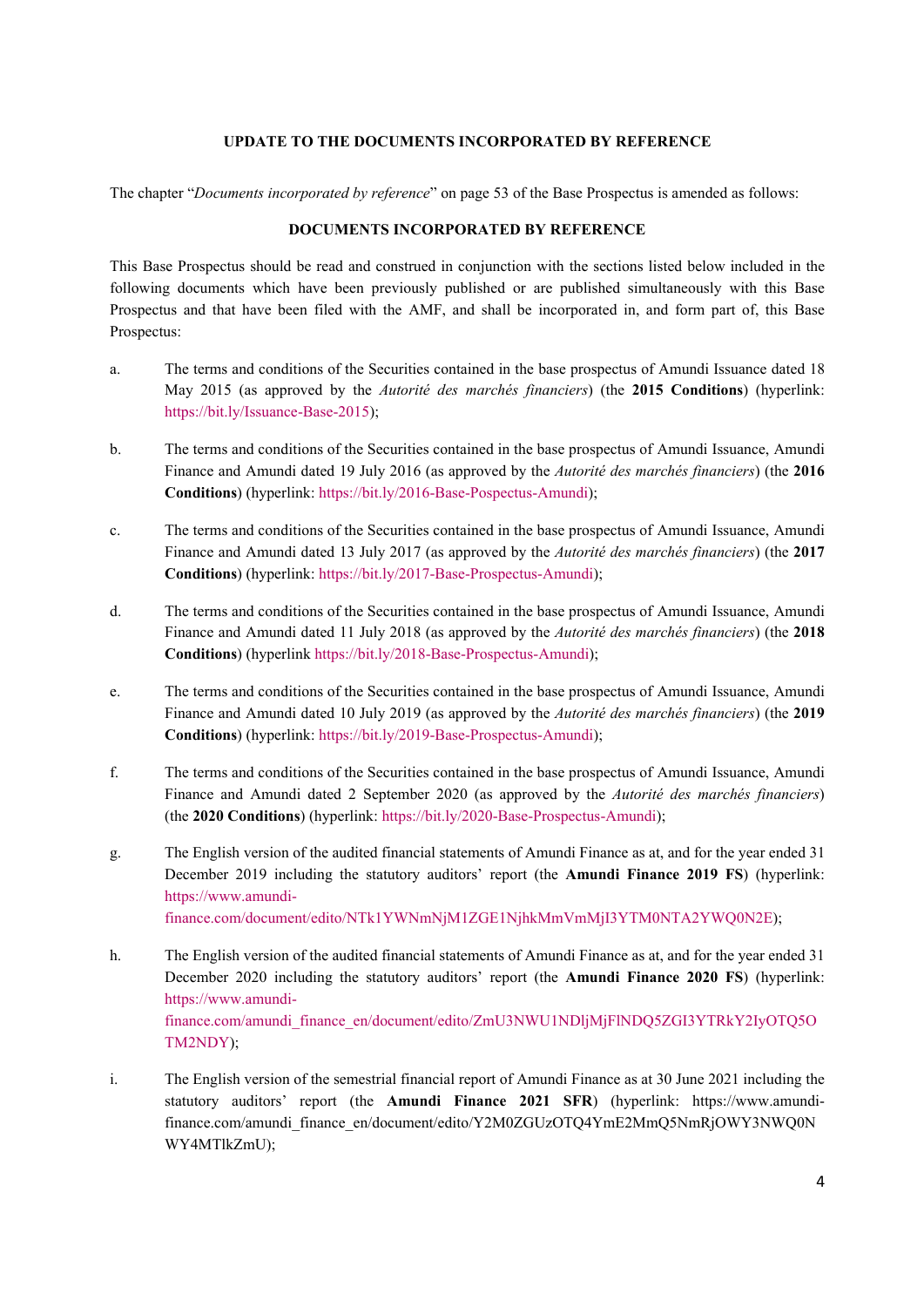- j. The English version of Amundi's *Document universel de référence* 2019 registered under the AMF number D.20-287 including the audited consolidated financial statements of Amundi as at, and for the year ended [31 December 2019 and the sta](https://bit.ly/2019-URD-Amundi)tutory's joint auditors report (the **Amundi 2019 URD**) (hyperlink https://bit.ly/2019-URD-Amundi);
- k. The English version of Amundi's *Document universel de référence* 2020 filed on 12 April 2021 with the AMF including the audited consolidated financial statements of Amundi as at, and for the year ended 31 December 2020 and the statutory's joint auditors report (the **Amundi 2020 URD**) (hyperlink: <https://bit.ly/2020-URD-Amundi>);
- l. The English version of the semestrial financial report of Amundi as at 30 June 2021 including the statutory auditors' report (the **Amundi 2021 SFR**) (hyperlink:<https://bit.ly/2021-H1-FinancialReport-Amundi> ),
- m. **The English version of the press release published on 4 November 2021 by Amundi, which announced the third quarter and first nine months of 2021 results of Amundi (the Amundi Q3 & 9M 2021 results) (hyperlink:** <https://bit.ly/Amundi-Results-Q3-2021>**),**
- n. The form of final terms of the Securities contained in the base prospectus of Amundi Issuance, Amundi Finance and Amundi dated 2 September 2020 (as approved by the *Autorité des marchés financiers*) (the **2020 Conditions**) (hyperlink: <https://bit.ly/2020-Base-Prospectus-Amundi>) and the final terms dated 14 June 2021 (hyperlink: <https://bit.ly/2021-Final-Terms-Amundi>).

save that any statement contained herein or in a document which is deemed to be incorporated by reference herein shall be deemed to be modified or superseded for the purpose of this Base Prospectus to the extent that such statement is inconsistent with a statement contained in this Base Prospectus or any supplement to this Base Prospectus.

Where only certain parts of a document are incorporated by reference, the non-incorporated parts are either not relevant for the investor for the purposes of Annex 6 of the Commission Delegated Regulation 2019/980 or covered elsewhere in this Base Prospectus.

For the avoidance of doubt, "Not Applicable" in the cross-reference table below means that the information is not relevant for the purposes of Annex 6 of the Commission Delegated Regulation 2019/980, as amended. Items of such Annex 6 of the Commission Delegated Regulation which are not listed in the cross-reference table below are either deemed not relevant for an investor or are otherwise covered elsewhere in this Base Prospectus.

The information incorporated by reference above is available as follows:

| <b>Previous Conditions</b> |                                              |
|----------------------------|----------------------------------------------|
| 2015 Conditions            | Pages 72 to 206 of the 2015 Base Prospectus  |
| 2016 Conditions            | Pages 87 to 225 of the 2016 Base Prospectus  |
| 2017 Conditions            | Pages 87 to 253 of the 2017 Base Prospectus  |
| 2018 Conditions            | Pages 92 to 282 of the 2018 Base Prospectus  |
| 2019 Conditions            | Pages 120 to 299 of the 2019 Base Prospectus |
| 2020 Conditions            | Pages 72 to 268 of the 2020 Base Prospectus  |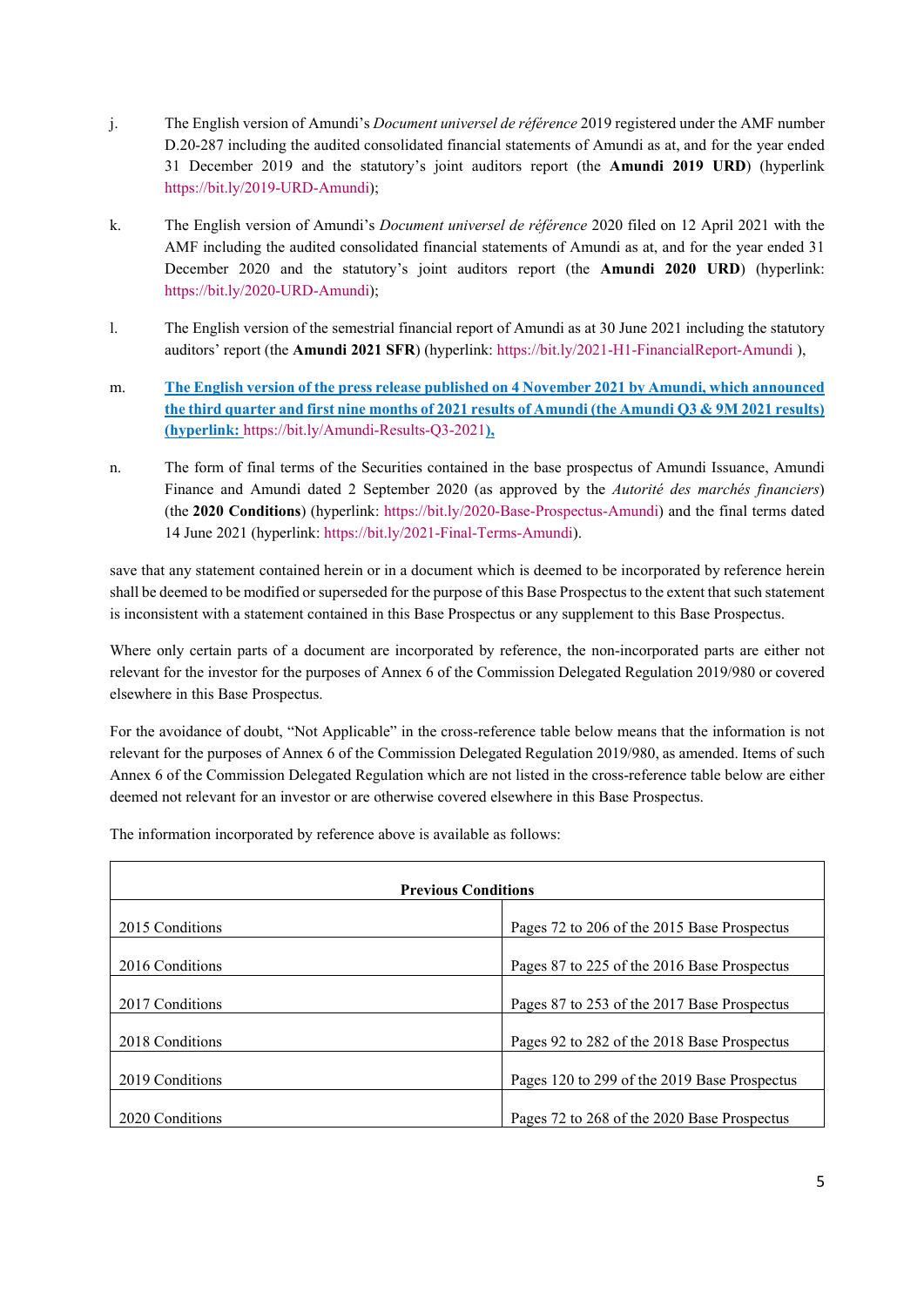# **UPDATE TO THE CROSS-REFERENCE TABLE**

<span id="page-5-0"></span>The following consolidated table relating to Amundi, which replaces and supersedes the table contained in the Base Prospectus on pages 57 to 62, cross-references the information incorporated by reference in the Base Prospectus, as supplemented, with the main heading required under Annex 6 of the Commission Delegated Regulation (EU) 2019/980 supplementing the Prospectus Regulation.

|       | <b>AMUNDI</b>                                                                                                                                                                                                                                                                                                                                                                                                                                                                    |                                                           |
|-------|----------------------------------------------------------------------------------------------------------------------------------------------------------------------------------------------------------------------------------------------------------------------------------------------------------------------------------------------------------------------------------------------------------------------------------------------------------------------------------|-----------------------------------------------------------|
|       | Extract of the Annex 6 of the European Regulation (EU) 2019/980, as amended                                                                                                                                                                                                                                                                                                                                                                                                      |                                                           |
| 4.    | Information about the Issuer/Guarantor                                                                                                                                                                                                                                                                                                                                                                                                                                           |                                                           |
| 4.1   | History and development of the Issuer/Guarantor:                                                                                                                                                                                                                                                                                                                                                                                                                                 |                                                           |
| 4.1.1 | the legal and commercial name of the Issuer/Guarantor;                                                                                                                                                                                                                                                                                                                                                                                                                           | Pages 200; 322 of<br>Amundi 2020 URD                      |
| 4.1.2 | the place of registration of the Issuer/Guarantor, its registration number and<br>legal entity identifier ('LEI');                                                                                                                                                                                                                                                                                                                                                               | Pages 200; 322 of<br>Amundi 2020 URD                      |
| 4.1.3 | the date of incorporation and the length of life of the issuer, except where the<br>period is indefinite;                                                                                                                                                                                                                                                                                                                                                                        | Page<br>322<br>of<br>Amundi 2020 URD                      |
| 4.1.4 | The domicile and legal form of the issuer, the legislation under which the issuer<br>operates, its country of incorporation, the address, telephone number of its<br>registered office (or principal place of business if different from its registered<br>office) and website of the issuer, if any, with a disclaimer that the information<br>on the website does not form part of the prospectus unless that information is<br>incorporated by reference into the prospectus; | Pages 200; 322;<br>323<br>of<br>Amundi<br><b>2020 URD</b> |
| 4.1.5 | Details of any recent events particular to the issuer and which are to a material<br>extent relevant to an evaluation of the issuer's solvency.                                                                                                                                                                                                                                                                                                                                  | N/A                                                       |
| 4.1.7 | Information on the material changes in the issuer's borrowing and funding<br>structure since the last financial year;                                                                                                                                                                                                                                                                                                                                                            | Pages 167-170 of<br>Amundi 2020 URD                       |
| 4.1.8 | Description of the expected financing of the issuer's activities                                                                                                                                                                                                                                                                                                                                                                                                                 | Pages<br>27-28<br>of<br>Amundi 2020 URD                   |
| 5.    | <b>Business Overview</b>                                                                                                                                                                                                                                                                                                                                                                                                                                                         |                                                           |
| 5.1   | Principal activities                                                                                                                                                                                                                                                                                                                                                                                                                                                             |                                                           |
| 5.1.1 | A description of the issuer's principal activities, including:<br>the main categories of products sold and/or services performed;<br>(a)                                                                                                                                                                                                                                                                                                                                         | Pages 2-3; 7; 14-23<br>of Amundi 2020<br><b>URD</b>       |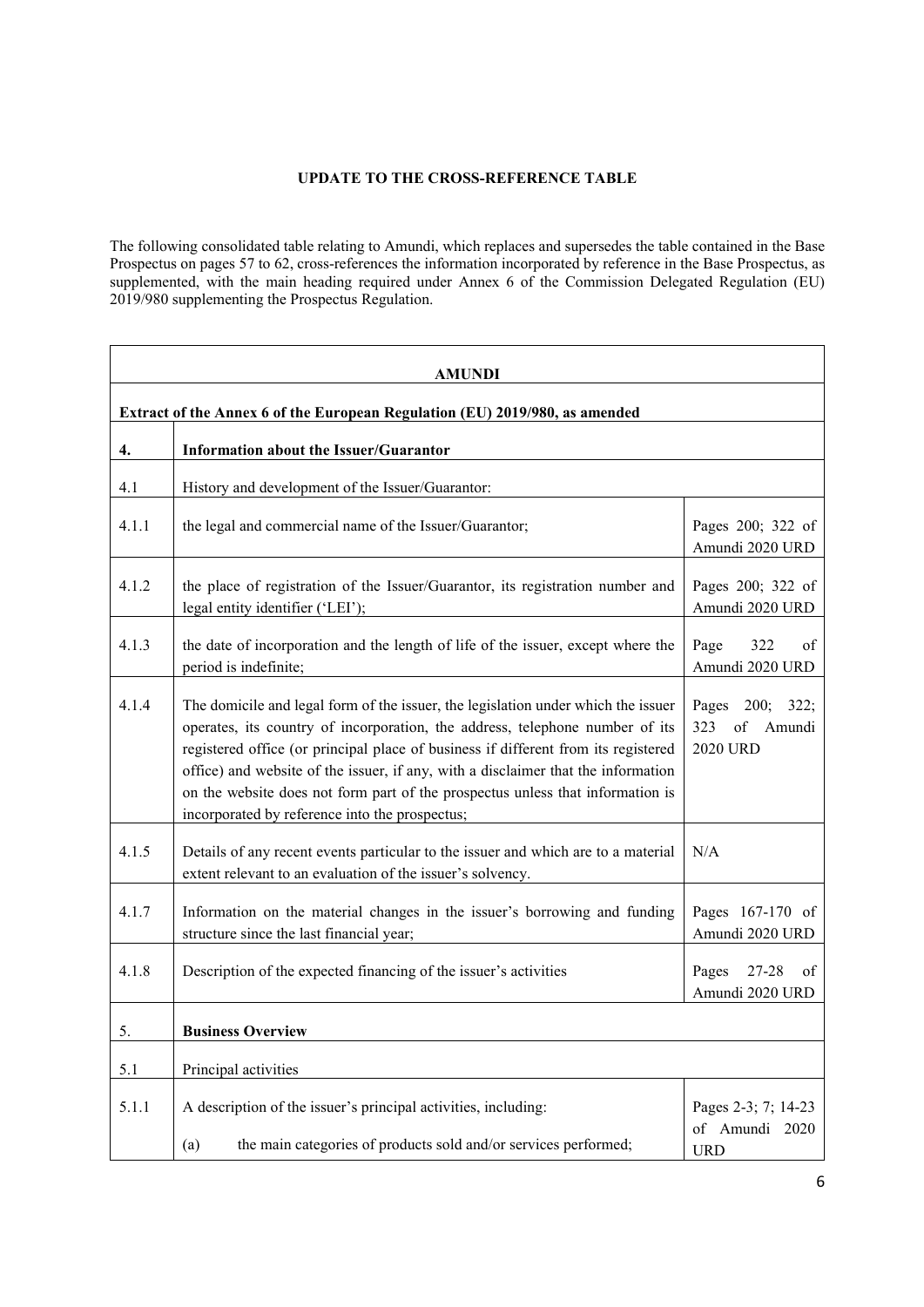|     | an indication of any significant new products or activities;<br>(b)                                                                                                                                                                                                                                                                                                                                                                                                                                                                                                                                                                                                                                                                                                                                                                                                                                                                                                                                                                                                                                                      |                                                            |
|-----|--------------------------------------------------------------------------------------------------------------------------------------------------------------------------------------------------------------------------------------------------------------------------------------------------------------------------------------------------------------------------------------------------------------------------------------------------------------------------------------------------------------------------------------------------------------------------------------------------------------------------------------------------------------------------------------------------------------------------------------------------------------------------------------------------------------------------------------------------------------------------------------------------------------------------------------------------------------------------------------------------------------------------------------------------------------------------------------------------------------------------|------------------------------------------------------------|
|     | (c)<br>the principal markets in which the issuer competes.                                                                                                                                                                                                                                                                                                                                                                                                                                                                                                                                                                                                                                                                                                                                                                                                                                                                                                                                                                                                                                                               |                                                            |
| 5.2 | The basis for any statements made by the issuer regarding its competitive<br>position                                                                                                                                                                                                                                                                                                                                                                                                                                                                                                                                                                                                                                                                                                                                                                                                                                                                                                                                                                                                                                    | Pages<br>14-23<br>οf<br>Amundi 2020 URD                    |
| 6.  | <b>Organisational Structure</b>                                                                                                                                                                                                                                                                                                                                                                                                                                                                                                                                                                                                                                                                                                                                                                                                                                                                                                                                                                                                                                                                                          |                                                            |
| 6.1 | If the issuer is part of a group, a brief description of the group and the issuer's<br>position within the group. This may be in the form of, or accompanied by, a<br>diagram of the organisational structure if this helps to clarify the structure                                                                                                                                                                                                                                                                                                                                                                                                                                                                                                                                                                                                                                                                                                                                                                                                                                                                     | Page 36 of Amundi<br><b>2020 URD</b>                       |
| 6.2 | If the issuer is dependent upon other entities within the group, this must be<br>clearly stated together with an explanation of this dependence.                                                                                                                                                                                                                                                                                                                                                                                                                                                                                                                                                                                                                                                                                                                                                                                                                                                                                                                                                                         | Pages 36; 255-257;<br>283-284 of Amundi<br><b>2020 URD</b> |
| 8.  | <b>Profit Forecasts or Estimates</b>                                                                                                                                                                                                                                                                                                                                                                                                                                                                                                                                                                                                                                                                                                                                                                                                                                                                                                                                                                                                                                                                                     |                                                            |
| 8.1 | Where an issuer includes on a voluntary basis a profit forecast or a profit<br>estimate (which is still outstanding and valid), that forecast or estimate included<br>in the registration document must contain the information set out in items 8.2<br>and 8.3. If a profit forecast or profit estimate has been published and is still<br>outstanding, but no longer valid, then provide a statement to that effect and an<br>explanation of why such profit forecast or estimate is no longer valid. Such an<br>invalid forecast or estimate is not subject to the requirements in items 8.2 and<br>8.3.                                                                                                                                                                                                                                                                                                                                                                                                                                                                                                              | N/A                                                        |
| 8.2 | Where an issuer chooses to include a new profit forecast or a new profit estimate,<br>or where the issuer includes a previously published profit forecast or a<br>previously published profit estimate pursuant to item 8.1, the profit forecast or<br>estimate shall be clear and unambiguous and contain a statement setting out the<br>principal assumptions upon which the issuer has based its forecast, or estimate.<br>The forecast or estimate shall comply with the following principles:<br>(a)<br>there must be a clear distinction between assumptions about factors<br>which the members of the administrative, management or supervisory<br>bodies can influence and assumptions about factors which are<br>exclusively outside the influence of the members of the administrative,<br>management or supervisory bodies;<br>the assumptions must be reasonable, readily understandable by<br>(b)<br>investors, specific and precise and not relate to the general accuracy of<br>the estimates underlying the forecast; and<br>In the case of a forecast, the assumptions shall draw the investor's<br>(c) | N/A                                                        |
|     | attention to those uncertain factors which could materially change the<br>outcome of the forecast.                                                                                                                                                                                                                                                                                                                                                                                                                                                                                                                                                                                                                                                                                                                                                                                                                                                                                                                                                                                                                       |                                                            |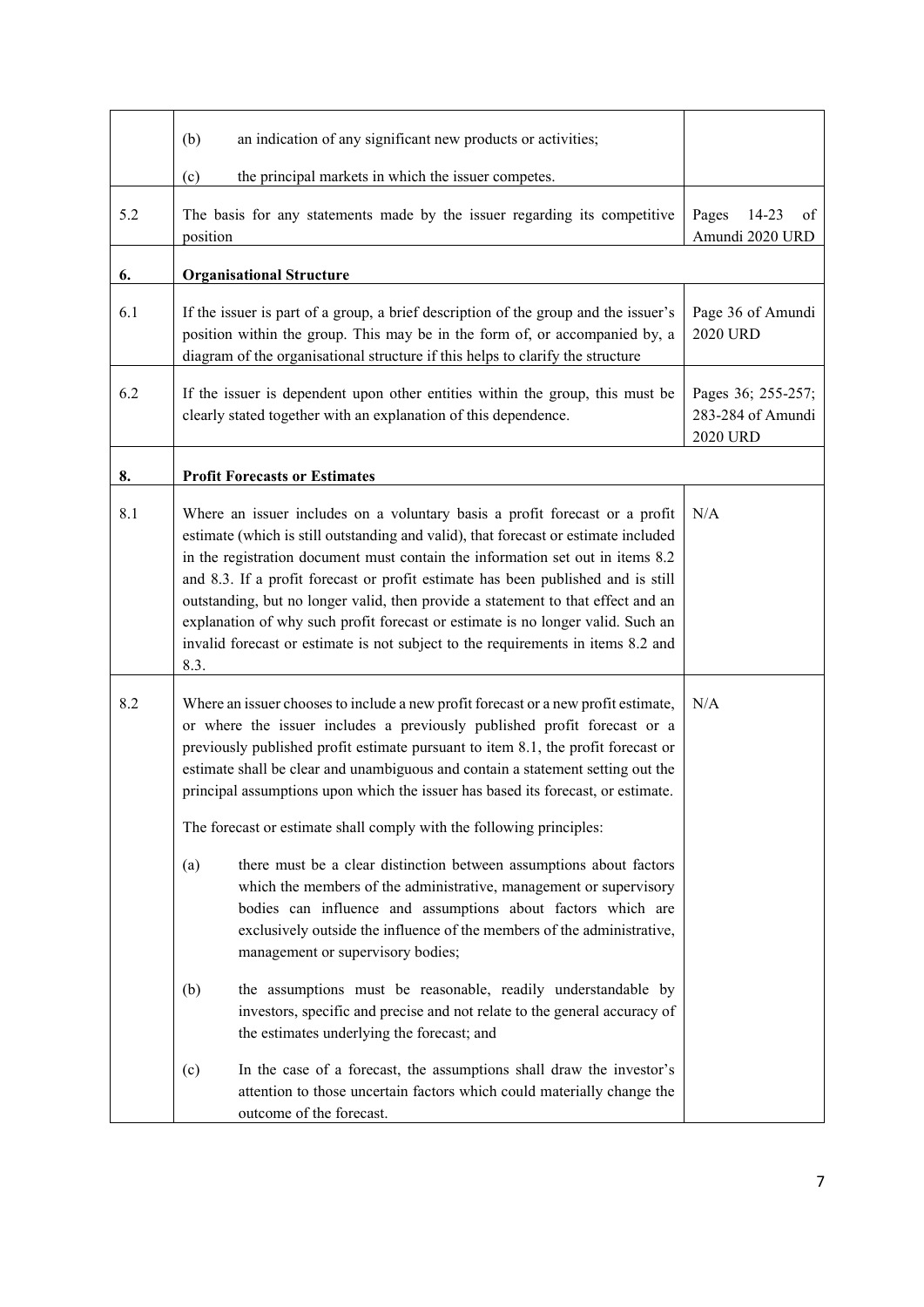| 8.3    | The prospectus shall include a statement that the profit forecast or estimate has<br>been compiled and prepared on a basis which is both:                                                                                                                                           | N/A                                                       |
|--------|-------------------------------------------------------------------------------------------------------------------------------------------------------------------------------------------------------------------------------------------------------------------------------------|-----------------------------------------------------------|
|        | (a)<br>comparable with the historical financial information;                                                                                                                                                                                                                        |                                                           |
|        | consistent with the issuer's accounting policies.<br>(b)                                                                                                                                                                                                                            |                                                           |
| 9.     | <b>Administrative, Management, And Supervisory Bodies</b>                                                                                                                                                                                                                           |                                                           |
| 9.1    | Names, business addresses and functions within the issuer of the following<br>persons and an indication of the principal activities performed by them outside<br>of that issuer where these are significant with respect to that issuer:                                            | Pages 40-41, 43-75<br>of Amundi 2020<br><b>URD</b>        |
|        | members of the administrative, management or supervisory bodies;<br>(a)                                                                                                                                                                                                             |                                                           |
|        | partners with unlimited liability, in the case of a limited partnership<br>(b)<br>with a share capital.                                                                                                                                                                             |                                                           |
| 9.2    | Administrative, Management, and Supervisory bodies conflicts of interests.                                                                                                                                                                                                          | Page 65 of Amundi                                         |
|        | Potential conflicts of interests between any duties to the issuer, of the persons<br>referred to in item 9.1, and their private interests and or other duties must be<br>clearly stated. In the event that there are no such conflicts, a statement to that<br>effect must be made. | 2020 URD                                                  |
| 10.    | <b>Major Shareholders</b>                                                                                                                                                                                                                                                           |                                                           |
| 10.1   | To the extent known to the issuer, state whether the issuer is directly or indirectly<br>owned or controlled and by whom and describe the nature of such control and<br>describe the measures in place to ensure that such control is not abused.                                   | Pages 29-30; 200;<br>of<br>271<br>Amundi<br>2020 URD      |
| 10.2   | A description of any arrangements, known to the issuer, the operation of which<br>may at a subsequent date result in a change in control of the issuer.                                                                                                                             | N/A                                                       |
| 11.    | Financial Information concerning the Issuer/Guarantor's assets and liabilities, financial position<br>and profits and losses                                                                                                                                                        |                                                           |
| 11.1   | Historical Financial Information                                                                                                                                                                                                                                                    |                                                           |
| 11.1.1 | Audited historical financial information covering the latest two financial years<br>(or such shorter period as the issuer has been in operation) and the audit report<br>in respect of each year.                                                                                   | Pages<br>$173 - 237;$<br>239-277 of Amundi<br>2019 URD    |
|        |                                                                                                                                                                                                                                                                                     | Pages<br>199-264;<br>265-304 of Amundi<br><b>2020 URD</b> |
| 11.1.3 | <b>Accounting Standards</b><br>The financial information must be prepared according to International Financial<br>Reporting Standards as endorsed in the Union based on Regulation (EC) No<br>1606/2002.                                                                            | Pages<br>182-199;<br>246-250 of Amundi<br>2019 URD        |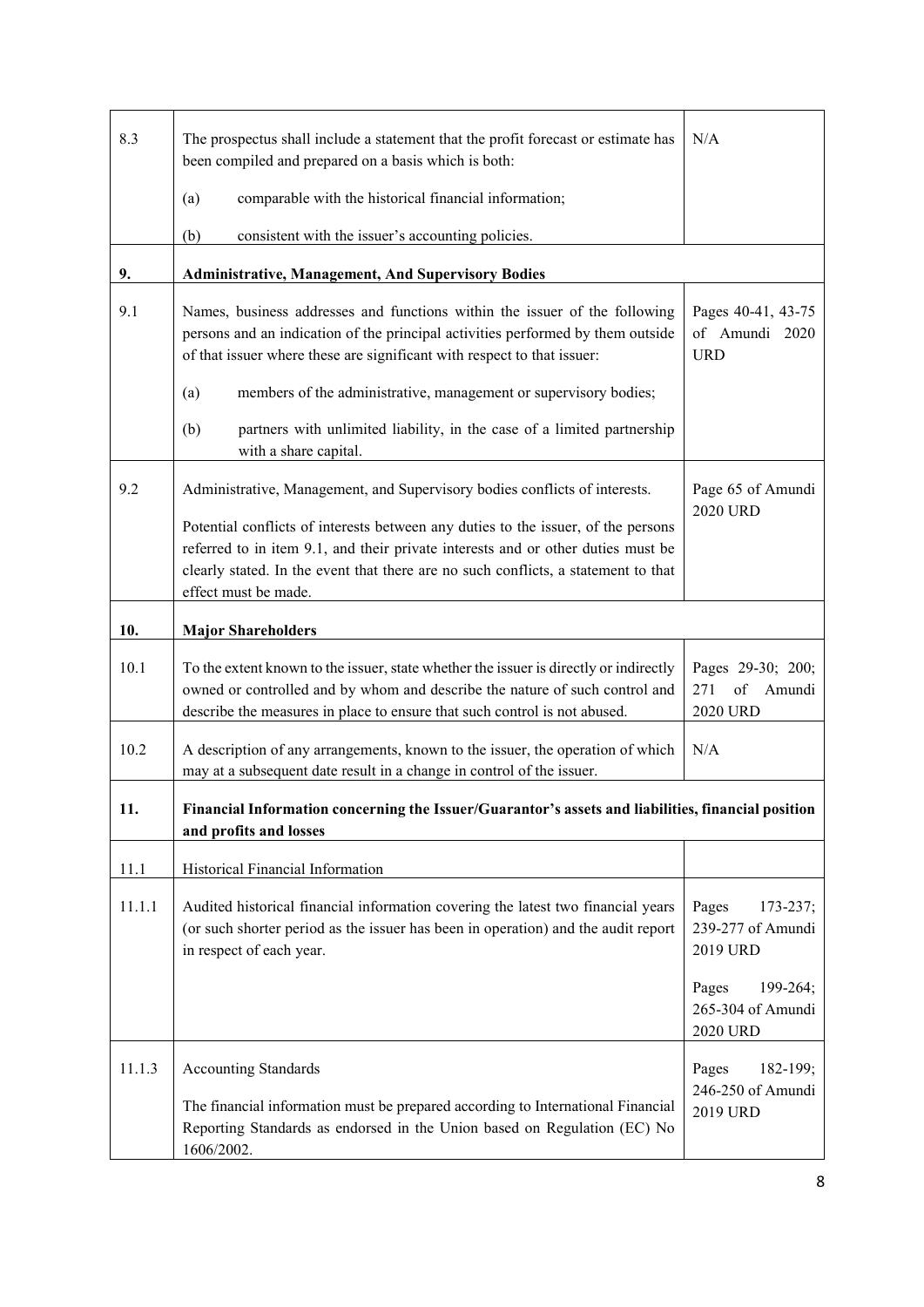|        | If Regulation (EC) No 1606/2002 is not applicable, the financial information<br>must be prepared in accordance with either:<br>a Member State's national accounting standards for issuers from the<br>(a)<br>EEA, as required by the Directive 2013/34/EU;<br>(b)<br>a third country's national accounting standards equivalent to<br>Regulation (EC) No 1606/2002 for third country issuers. If such third<br>country's national accounting standards are not equivalent to<br>Regulation (EC) No 1606/2002, the financial statements shall be<br>restated in compliance with that Regulation. | Pages<br>209-226;<br>271-277 of Amundi<br>2020 URD                                                               |
|--------|-------------------------------------------------------------------------------------------------------------------------------------------------------------------------------------------------------------------------------------------------------------------------------------------------------------------------------------------------------------------------------------------------------------------------------------------------------------------------------------------------------------------------------------------------------------------------------------------------|------------------------------------------------------------------------------------------------------------------|
| 11.1.5 | Where the audited financial information is prepared according to national accounting standards, the<br>financial information required under this heading must include at least the following:                                                                                                                                                                                                                                                                                                                                                                                                   |                                                                                                                  |
|        | the balance sheet;<br>(a)                                                                                                                                                                                                                                                                                                                                                                                                                                                                                                                                                                       | Pages 177 and 240-<br>of<br>241<br>Amundi<br>2019 URD<br>Pages 203 and 266-<br>267 of Amundi<br><b>2020 URD</b>  |
|        | (b)<br>the income statement;                                                                                                                                                                                                                                                                                                                                                                                                                                                                                                                                                                    | Pages 175-176 and<br>242 of<br>Amundi<br>2019 URD<br>Pages 201-202 and<br>268<br>of<br>Amundi<br><b>2020 URD</b> |
|        | the cash flow statement;<br>(c)                                                                                                                                                                                                                                                                                                                                                                                                                                                                                                                                                                 | Page 180<br>of<br>Amundi 2019 URD<br>206<br>Page<br>of<br>Amundi 2020 URD                                        |
|        | the accounting policies and explanatory notes.<br>(d)                                                                                                                                                                                                                                                                                                                                                                                                                                                                                                                                           | Pages 181-233 and<br>243-274 of Amundi<br>2019 URD<br>Pages 208-261 and<br>271-288 of Amundi<br>2020 URD         |
| 11.1.6 | Consolidated financial statements                                                                                                                                                                                                                                                                                                                                                                                                                                                                                                                                                               | Pages 173-233 and<br>239-275 of Amundi<br>2019 URD                                                               |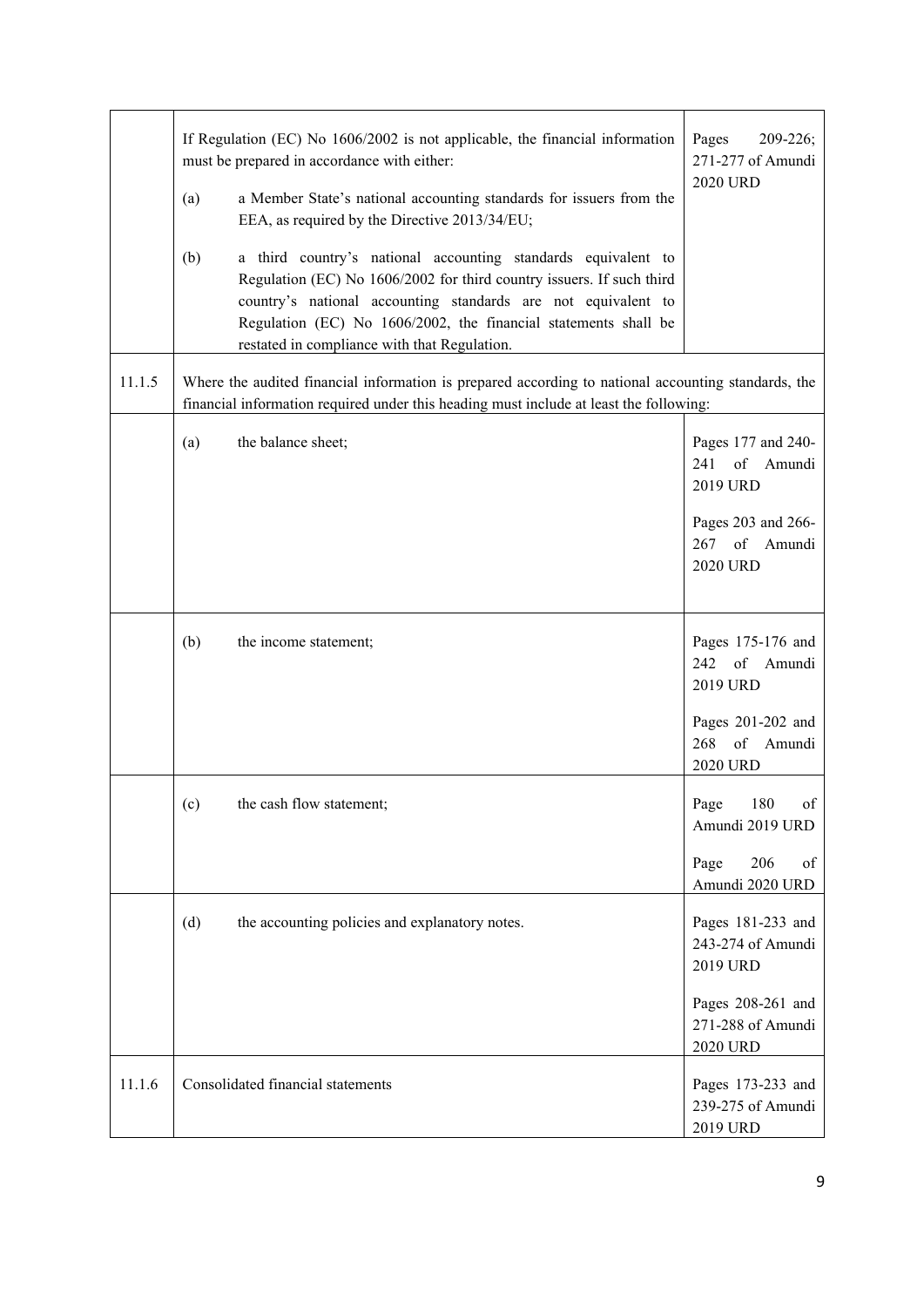|        | If the issuer prepares both stand-alone and consolidated financial statements,<br>include at least the consolidated financial statements in the registration<br>document.                                                                                                                                                                                                                                                                                    | Pages 199-261 and<br>265-301 of Amundi<br>2020 URD                                                                                                                        |
|--------|--------------------------------------------------------------------------------------------------------------------------------------------------------------------------------------------------------------------------------------------------------------------------------------------------------------------------------------------------------------------------------------------------------------------------------------------------------------|---------------------------------------------------------------------------------------------------------------------------------------------------------------------------|
| 11.1.7 | Age of latest financial information<br>The balance sheet date of the last year of audited financial information<br>statements may not be older than 18 months from the date of the registration<br>document.                                                                                                                                                                                                                                                 | Pages 173 and 239<br>of Amundi 2019<br><b>URD</b><br>Pages 199 and 265<br>of Amundi 2020<br><b>URD</b>                                                                    |
| 11.2   | Interim and other financial information                                                                                                                                                                                                                                                                                                                                                                                                                      |                                                                                                                                                                           |
| 11.2.1 | If the issuer has published quarterly or half yearly financial information since the<br>date of its last audited financial statements, these must be included in the<br>registration document. If the quarterly or half yearly financial information has<br>been reviewed or audited, the audit or review report must also be included. If the<br>quarterly or half yearly financial information is not audited or has not been<br>reviewed state that fact. | Pages 23-60<br>of<br>Amundi 2021 SFR<br>Amundi Q3 & 9M<br>2021 results                                                                                                    |
|        | If the registration document is dated more than nine months after the date of the<br>last audited financial statements, it must contain interim financial information,<br>which may be unaudited (in which case that fact must be stated) covering at least<br>the first six months of the financial year.                                                                                                                                                   |                                                                                                                                                                           |
|        | Interim financial information prepared in accordance with either the<br>requirements of the Directive 2013/34/EU or Regulation (EC) No 1606/2002 as<br>the case may be.                                                                                                                                                                                                                                                                                      |                                                                                                                                                                           |
|        | For issuers not subject to either Directive 2013/34/EU or Regulation (EC) No<br>1606/2002, the interim financial information must include comparative<br>statements for the same period in the prior financial year, except that the<br>requirement for comparative balance sheet information may be satisfied by<br>presenting the year's end balance sheet.                                                                                                |                                                                                                                                                                           |
| 11.3   | Auditing of historical annual financial information                                                                                                                                                                                                                                                                                                                                                                                                          |                                                                                                                                                                           |
| 11.3.1 | The historical annual financial information must be independently audited. The<br>audit report shall be prepared in accordance with the Directive 2014/56/EU and<br>Regulation (EU) No 537/2014.<br>Where Directive 2014/56/EU and Regulation (EU) No 537/2014 do not apply:                                                                                                                                                                                 | Pages 234-237 and<br>$% \left( \left( \mathcal{A},\mathcal{A}\right) \right) =\left( \mathcal{A},\mathcal{A}\right)$ of<br>275-277<br>the<br>2019<br>Amundi<br><b>URD</b> |
|        | the historical financial information must be audited or reported on as to<br>(a)<br>whether or not, for the purposes of the registration document, it gives a<br>true and fair view in accordance with auditing standards applicable in a<br>Member State or an equivalent standard.                                                                                                                                                                         | Pages 262-264 and<br>302-304<br>of<br>2020<br>Amundi<br><b>URD</b>                                                                                                        |
|        | (b)<br>if audit reports on the historical financial information contain<br>qualifications, modifications of opinion, disclaimers or an emphasis of                                                                                                                                                                                                                                                                                                           |                                                                                                                                                                           |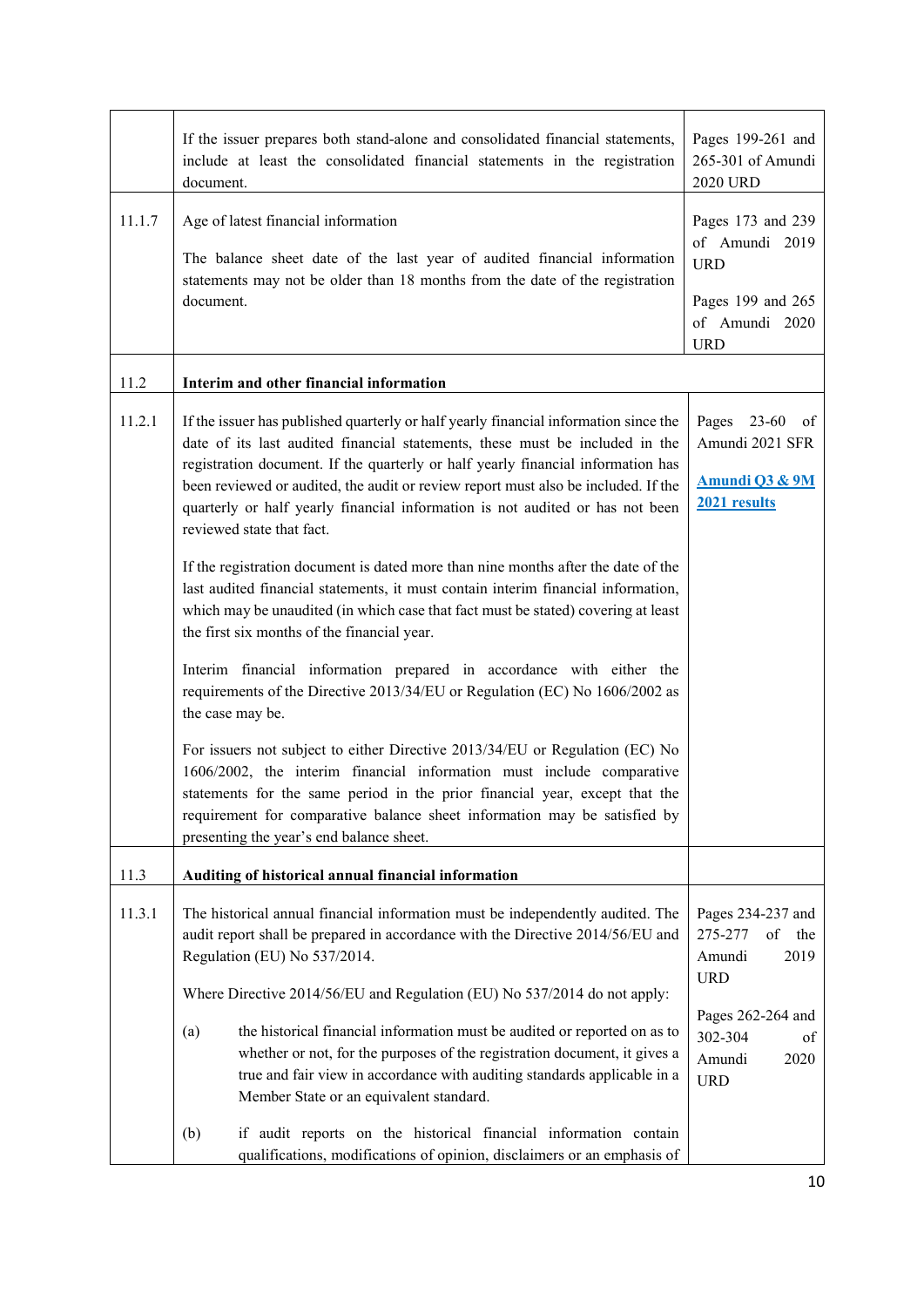|      | matter, such qualifications, modifications, disclaimers or emphasis of<br>matter must be reproduced in full and the reasons given.                                                                                                                                                                                                                                                                                                                            |                                                                                                                  |
|------|---------------------------------------------------------------------------------------------------------------------------------------------------------------------------------------------------------------------------------------------------------------------------------------------------------------------------------------------------------------------------------------------------------------------------------------------------------------|------------------------------------------------------------------------------------------------------------------|
| 11.4 | Legal and arbitration proceedings<br>Information on any governmental, legal or arbitration proceedings (including any<br>such proceedings which are pending or threatened of which the issuer is aware),<br>during a period covering at least the previous 12 months which may have, or<br>have had in the recent past significant effects on the issuer and/or group's<br>financial position or profitability, or provide an appropriate negative statement. | 178; 220;<br>Pages<br>241; 272 and 289<br>of Amundi 2020<br><b>URD</b><br>Pages 11;20;57 of<br>Amundi 2021 SFR   |
| 12.  | <b>Additional information</b>                                                                                                                                                                                                                                                                                                                                                                                                                                 |                                                                                                                  |
| 12.1 | Share capital<br>The amount of the issued capital, the number and classes of the shares of which<br>it is composed with details of their principal characteristics, the part of the issued<br>capital still to be paid up with an indication of the number, or total nominal value<br>and the type of the shares not yet fully paid up, broken down where applicable<br>according to the extent to which they have been paid up.                              | Pages 29-30; 242<br>and<br>292;<br>of<br>Amundi<br>2020<br><b>URD</b><br>20-21<br>Pages<br>of<br>Amundi 2021 SFR |

# *N/A: not applicable.*

Information contained in the documents incorporated by reference other than information listed in the tables above is for information purposes only.

Each of the documents incorporated by reference in (a) to (m) will only be made available by the relevant Issuer or Guarantor (if applicable) to which such document relates. In addition, copies of any documents incorporated by [reference will, along with this Base Prospectus, be available for viewing via the website of the Issuers \(www.amundi](http://www.amundi-finance.com/)finance.com; [www.amundi.com\)](http://www.amundi.com/).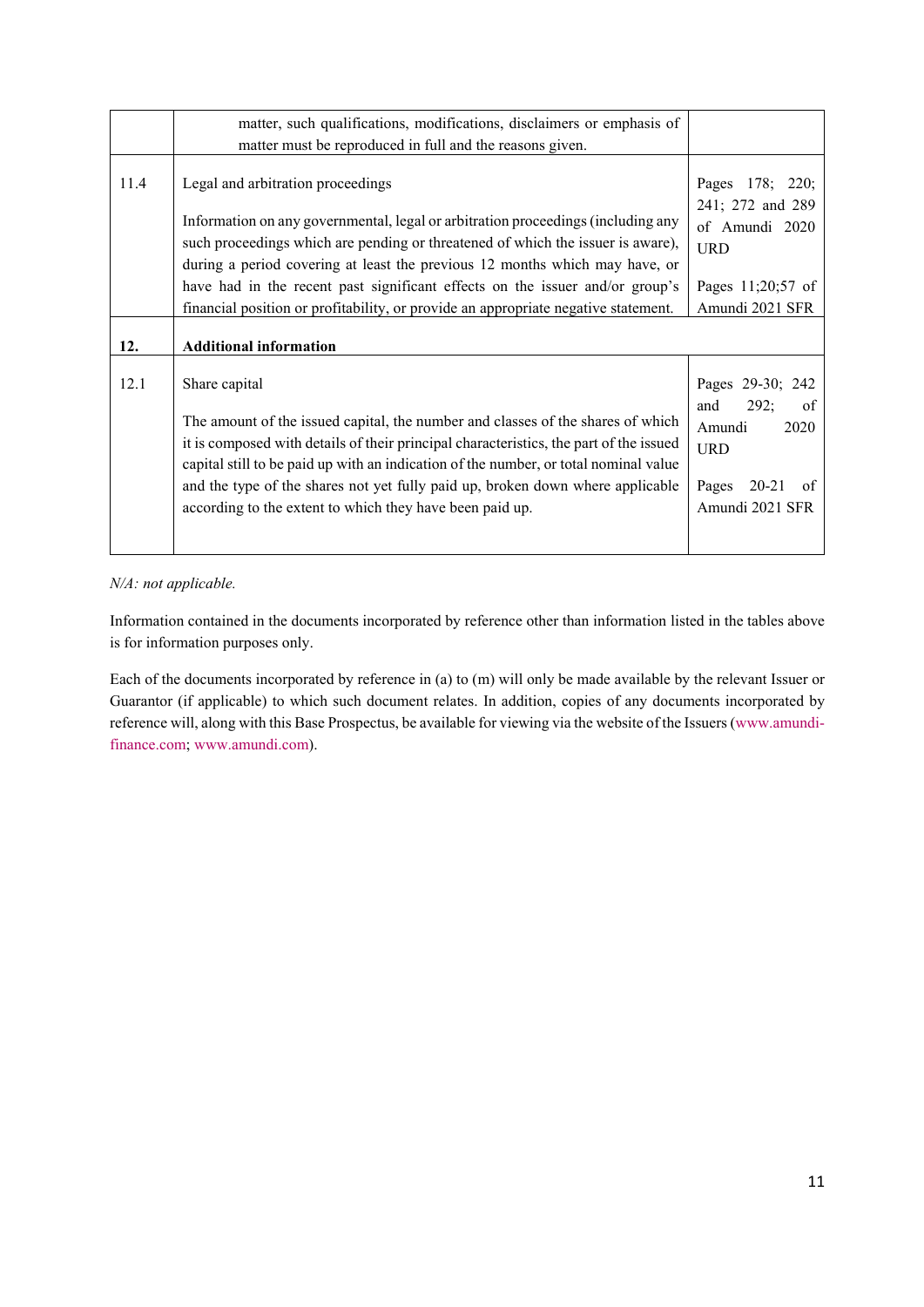#### **UPDATE TO THE DESCRIPTION OF AMUNDI FINANCE**

<span id="page-11-0"></span>The sections entitled "*Corporate purpose*" and "*Organisational Structure*" in the chapter entitled "*Description of Amundi Finance*" on pages 481-482 of the Base Prospectus are amended as follows:

#### **Corporate purpose**

According to its articles of association dated 24 September 2020 **30 September 2021**, Amundi Finance's corporate purpose, both in France and abroad, is:

- to carry out any credit operations;
- any transactions on the interbank market;
- any issues of transferable debt securities on the money market, on its own behalf;
- the issue of any financial instruments on regulated or unregulated markets, on its own behalf;
- to carry out any foreign exchange transactions;
- the issue of guarantees, in particular in favour of holders of guaranteed units of French mutual funds and institutional clients and companies;
- any advisory and assistance activities in respect of financial engineering;
- proprietary trading of any financial instruments; and
- any investment services permitted under its approval.

More generally, the company may conduct, on its own behalf or for third parties or through participation, any financial, commercial, civil, industrial, investment or real estate operations that may be directly or indirectly associated with the aforementioned object or to similar or related objects or objects likely to facilitate the accomplishment thereof.

#### **Organisational Structure**

Amundi holds 23.87% of Amundi Finance and Amundi Asset Management holds the remaining 76.13%.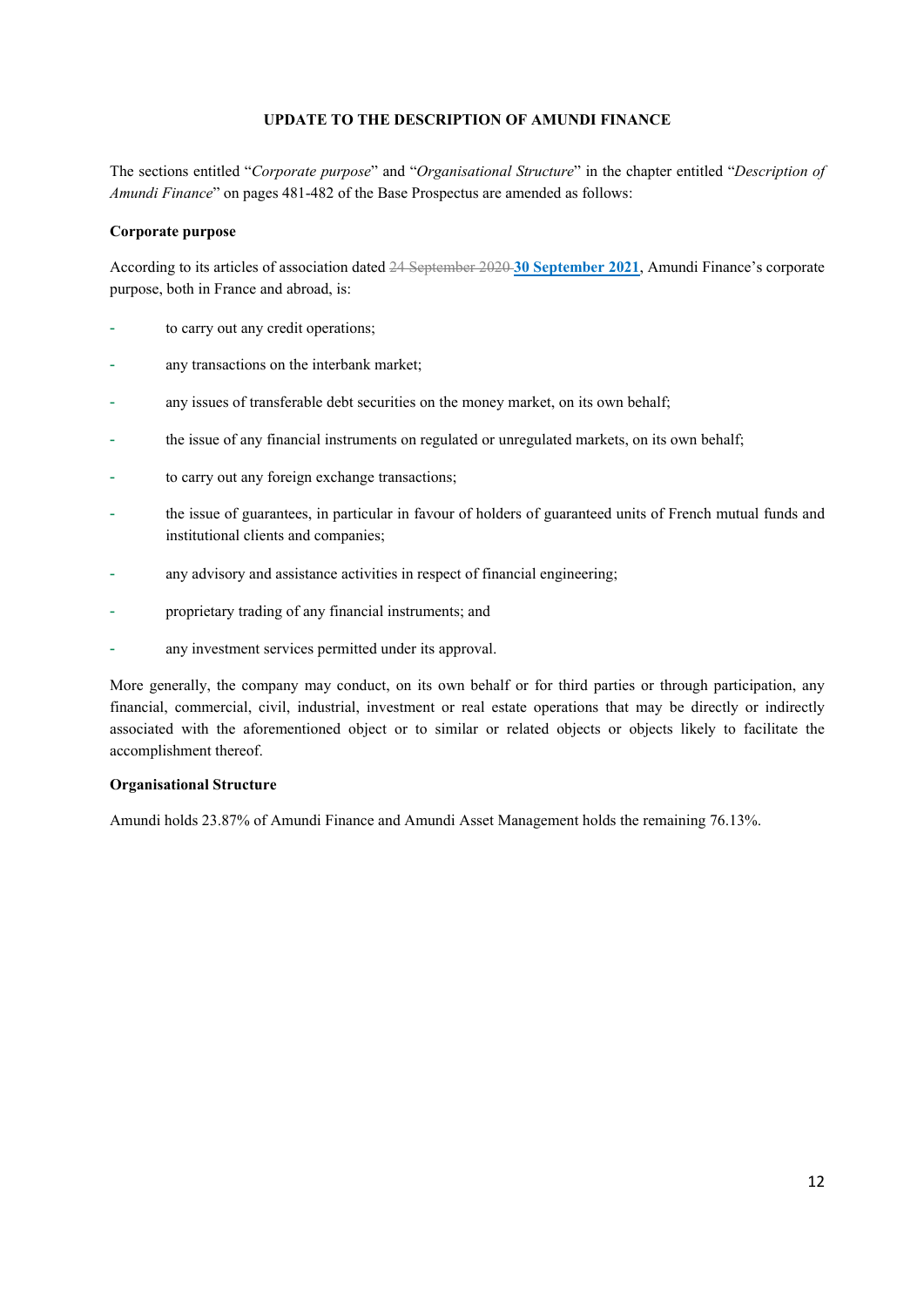| <b>Management Companies</b>                                                                                                                                                                          | <b>Crédit Agricole Group</b><br>69.5%<br><b>Amundi</b><br><b>Amundi Asset Management</b>                                                                                                                                                                                                                                         |                                                                                                                                                                                                                         |
|------------------------------------------------------------------------------------------------------------------------------------------------------------------------------------------------------|----------------------------------------------------------------------------------------------------------------------------------------------------------------------------------------------------------------------------------------------------------------------------------------------------------------------------------|-------------------------------------------------------------------------------------------------------------------------------------------------------------------------------------------------------------------------|
|                                                                                                                                                                                                      |                                                                                                                                                                                                                                                                                                                                  |                                                                                                                                                                                                                         |
|                                                                                                                                                                                                      |                                                                                                                                                                                                                                                                                                                                  |                                                                                                                                                                                                                         |
|                                                                                                                                                                                                      |                                                                                                                                                                                                                                                                                                                                  |                                                                                                                                                                                                                         |
|                                                                                                                                                                                                      |                                                                                                                                                                                                                                                                                                                                  |                                                                                                                                                                                                                         |
|                                                                                                                                                                                                      | <b>Subsidiaries</b> *                                                                                                                                                                                                                                                                                                            | <b>Branches</b>                                                                                                                                                                                                         |
| <b>Amundi Immobilier</b><br><b>Amundi Private Equity Funds</b><br><b>BFT Investment Managers</b><br><b>CPR Asset Management</b><br><b>Etoile Gestion</b><br><b>Société Générale Gestion</b><br>(S2G) | <b>Amundi Austria GmbH (Austria)</b><br>Amundi Czech Republic investiční společnost, a.s. &<br>٠<br><b>Amundi Czech Republic Asset Management, a.s. (Czech</b><br><b>Republic)</b><br><b>Amundi Deutschland GmbH (Germany)</b><br>٠<br><b>Amundi Investment Fund Management Private Limited</b><br>٠<br><b>Company (Hungary)</b> | <b>Amundi Asset Management:</b><br>Belgium, Finland, Netherlands, Sweden, UK,<br><b>U.A.E., Hong-Kong, Chile, Mexico</b><br><b>Amundi Intermédiation: UK, Ireland</b><br><b>Amundi Czech Republic Asset Management,</b> |
|                                                                                                                                                                                                      | 91.82% KBI Global Investors Ltd (Ireland)<br>٠<br><b>Amundi Ireland Limited (Ireland)</b><br>٠                                                                                                                                                                                                                                   | a.s.: Slovakia, Bulgaria                                                                                                                                                                                                |
| <b>Other entities</b><br><b>Amundi Finance</b><br><b>Amundi ESR</b><br><b>Amundi Intermédiation</b>                                                                                                  | <b>Amundi SGR SpA (Italy)</b><br><b>Amundi Luxembourg SA (Luxembourg)</b><br>٠<br><b>Fund Channel SA (Luxemburg)</b><br>٠<br><b>Amundi Polska (Poland)</b><br>٠<br><b>Amundi Asset Management SAI SA (Romania)</b><br><b>Sabadell Asset Management SA, SGIIC (Spain)</b><br>٠                                                    | <b>Fund Channel SA: Singapore</b><br><b>Rep. Offices</b><br><b>Amundi Distributor US, Inc: Miami</b>                                                                                                                    |
|                                                                                                                                                                                                      | <b>Amundi Iberia SGIIC, SA (Spain)</b><br>٠<br><b>Amundi Suisse SA (Switzerland)</b><br><b>Amundi UK Ltd</b> (United Kingdom)                                                                                                                                                                                                    | <b>Fund Channel SA: Italy</b>                                                                                                                                                                                           |
|                                                                                                                                                                                                      | <b>Amundi Canada Inc (Canada)</b><br>Amundi Asset Management US, Inc & Amundi Distributor<br>US, Inc $(USA)$                                                                                                                                                                                                                     | <b>Joint-Ventures</b><br>33.33% ABC-CA Fund Management Co Ltd<br>(China)                                                                                                                                                |
|                                                                                                                                                                                                      | <b>Amundi Hong-Kong Ltd (China)</b><br>٠<br><b>Amundi Investment Advisory (Beljing) Limited &amp; Amundi</b><br>Private Fund Management (Beijing) Co Ltd (China)<br>55% Amundi-BOC WMC Ltd (China)<br><b>Amundi Japan Ltd (Japan)</b><br>Amundi Aalam Sdn Bhd & Amundi Malaysia Sdn Bhd                                          | 36.78% SBI Funds Management Pvt Ltd<br>(India)<br>30% NH-Amundi Asset Management Co Ltd<br>(South Korea)<br>34% Wafa Gestion (Morocco)<br>51% Amundi ACBA Asset Management                                              |
| International                                                                                                                                                                                        | (Malaysia)<br>Amundi Singapore Ltd & Amundi Intermédiation Asia<br>٠<br>PTE, Ltd (Singapore)<br><b>Amundi Taiwan Ltd (Taiwan)</b><br>٠                                                                                                                                                                                           | (Armenia)<br>60% Amundi Transition Energétique (France)                                                                                                                                                                 |
| France<br><b>Simplified organization chart of Amundi</b>                                                                                                                                             | <b>Amundi Mutual Fund Brokerage Securities Company Ltd</b><br>٠<br>(Thailand)<br>* fully-owned unless otherwise indicated                                                                                                                                                                                                        |                                                                                                                                                                                                                         |

All companies are wholly owned unless stated otherwise.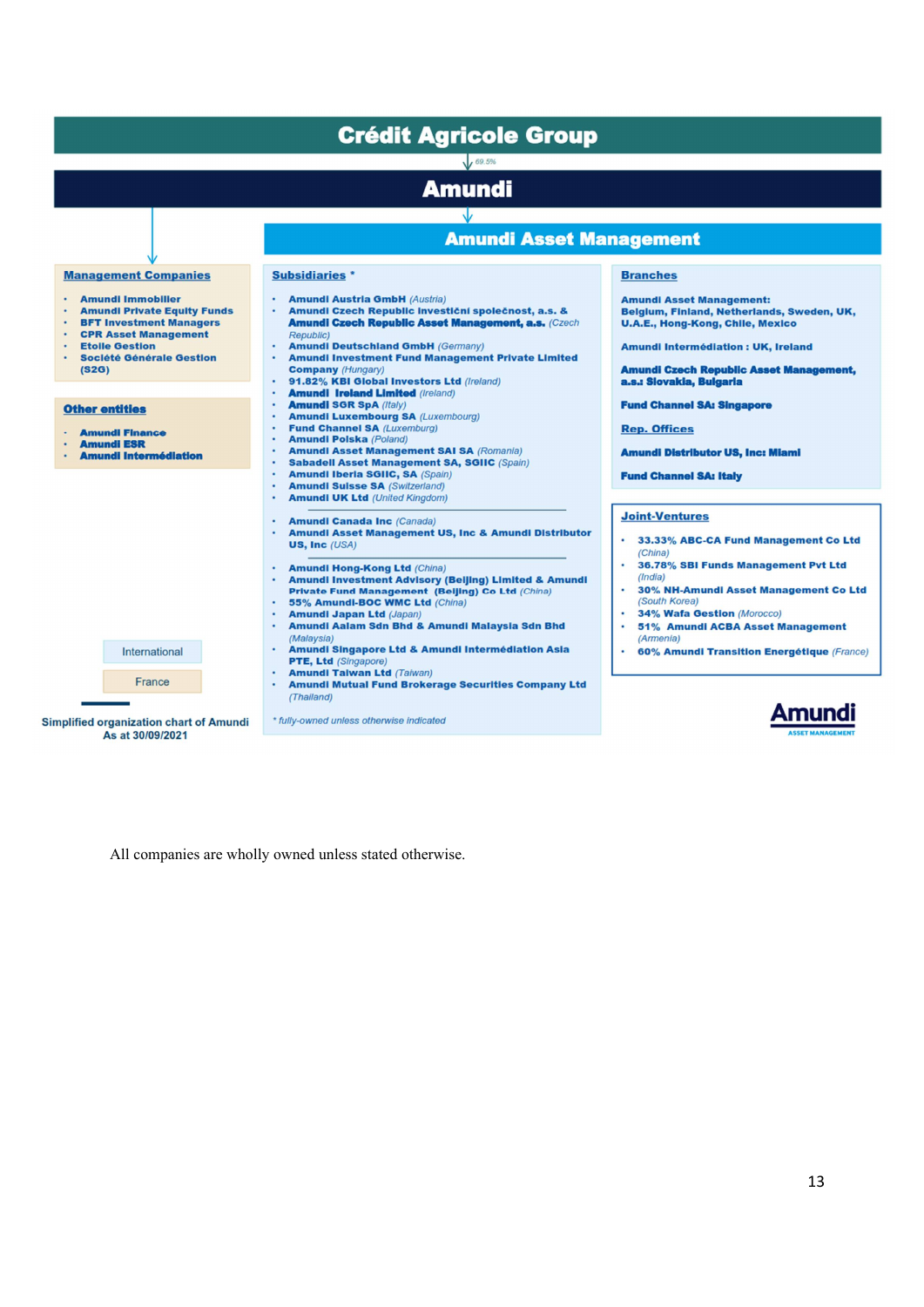# **UPDATE TO THE GENERAL INFORMATION**

<span id="page-13-0"></span>The chapter "*General Information*" on page 550 of the Base Prospectus is amended as follows: the item "*6. Significant Change*" is amended as follows:

# 6. Significant Change

There has been no significant change in the financial position or performance of Amundi Finance since 30 June 2021.

There has been no significant change in the financial position or performance of Amundi since 30 June 2021 **30 September 2021**.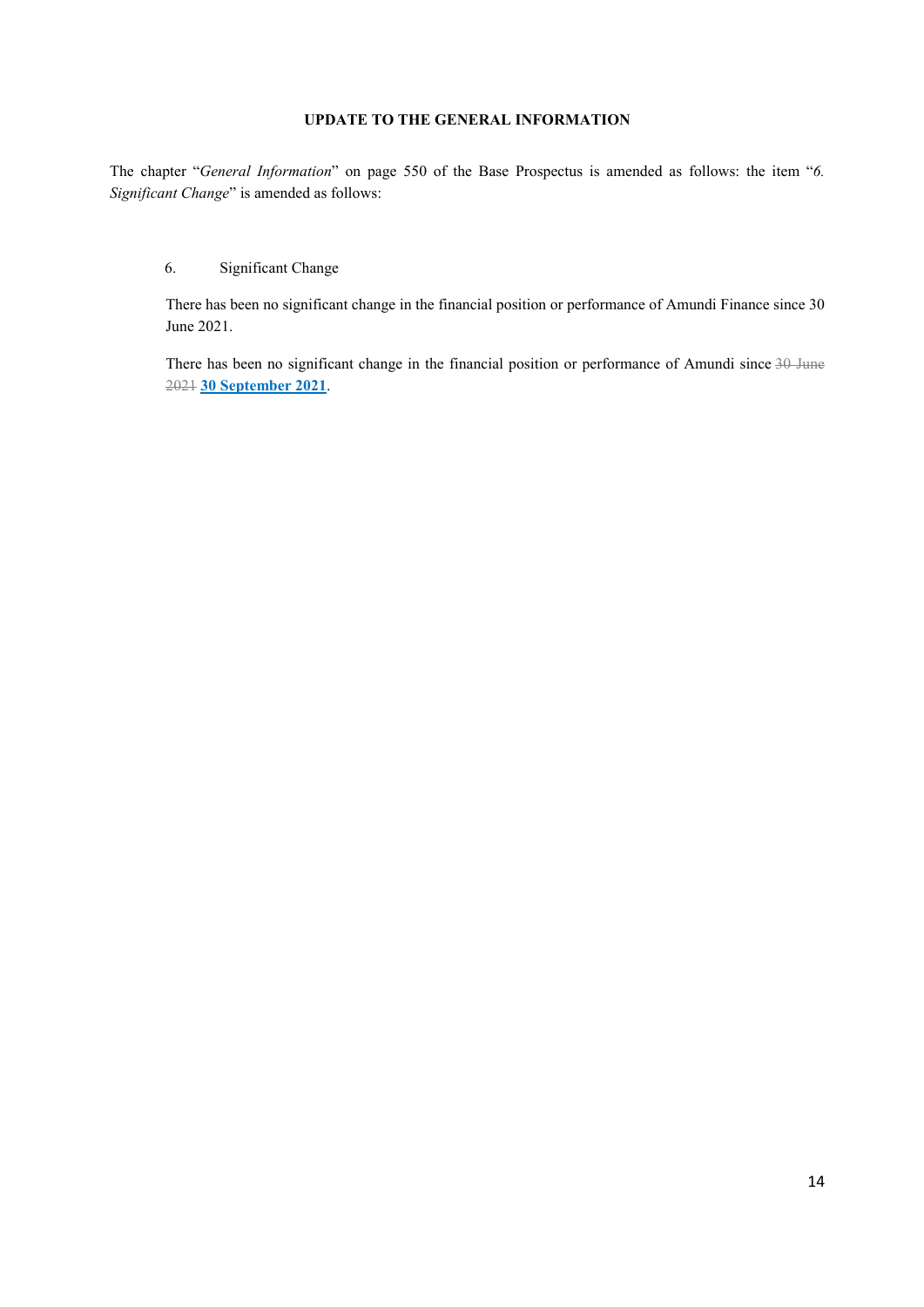#### <span id="page-14-0"></span>**PERSON RESPONSIBLE FOR THE INFORMATION GIVEN IN THE SECOND SUPPLEMENT**

#### **In the name of Amundi Finance**

To the best knowledge of Amundi Finance, the information contained in this Second Supplement in relation to Amundi Finance is in accordance with the facts and contains no omission likely to affect its import.

## **Amundi Finance**

90, boulevard Pasteur, 75015 Paris, France

Represented by Mr Olivier GUILBAULT Chief Executive Officer of Amundi Finance

Executed in Paris on 16 November 2021

# **In the name of Amundi**

To the best knowledge of Amundi, the information contained in this Second Supplement is in accordance with the facts and contains no omission likely to affect its import.

> **Amundi**  91-93, boulevard Pasteur, 75015 Paris, France

Represented by Mr Jean-Philippe BIANQUIS Global Head of Structured Solutions Business Line

Executed in Paris on 16 November 2021